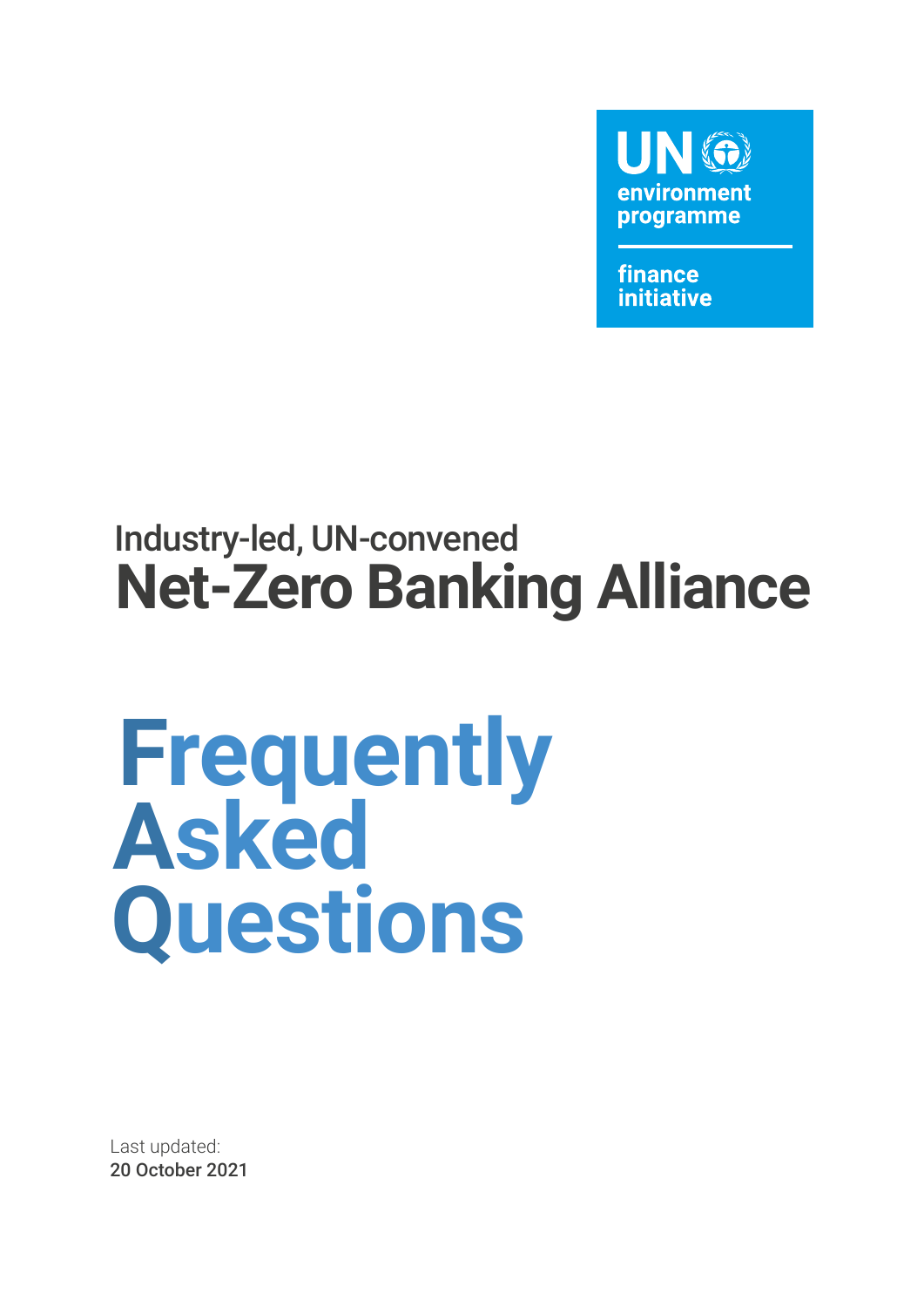## **Table of Contents**

| Is there a minimum coverage of activities or emissions which must be included?10                                                                                            |  |
|-----------------------------------------------------------------------------------------------------------------------------------------------------------------------------|--|
|                                                                                                                                                                             |  |
|                                                                                                                                                                             |  |
|                                                                                                                                                                             |  |
|                                                                                                                                                                             |  |
| How will banks approach their clients' performance on                                                                                                                       |  |
|                                                                                                                                                                             |  |
| How will Banks address the data and methodology challenges associated                                                                                                       |  |
| Does the commitment address absolute emissions or                                                                                                                           |  |
|                                                                                                                                                                             |  |
|                                                                                                                                                                             |  |
|                                                                                                                                                                             |  |
|                                                                                                                                                                             |  |
| Are member banks required to have board committees assigned responsibility for<br>NZBA commitments and transition plans, or can this be responsibility of the full board?13 |  |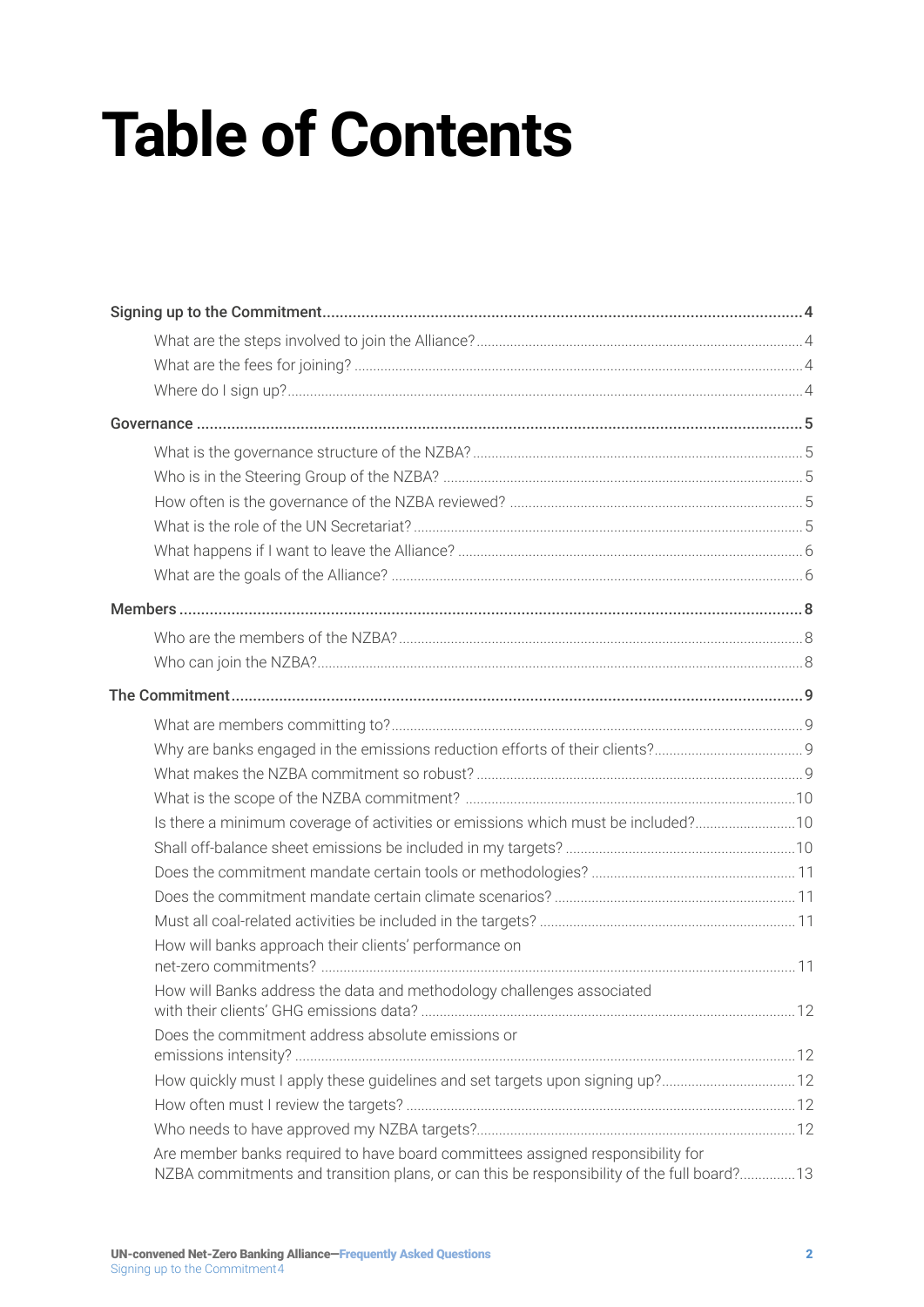| Can signatories apply disclaimers when reporting progress to manage liability risk? 13   |  |
|------------------------------------------------------------------------------------------|--|
| Must I obtain verification or assurance on my targets'                                   |  |
| The Guidelines refer to targets being reviewed every 5 years; when and how must          |  |
|                                                                                          |  |
| Can Banks use emissions abatement technologies in target-setting and reporting?  14      |  |
| Will the scope and ambition of the commitment change                                     |  |
|                                                                                          |  |
|                                                                                          |  |
| What is the relationship between the NZBA and the Principles for Responsible Banking? 15 |  |
|                                                                                          |  |
| Does the NZBA recommend or endorse other initiatives                                     |  |
|                                                                                          |  |
|                                                                                          |  |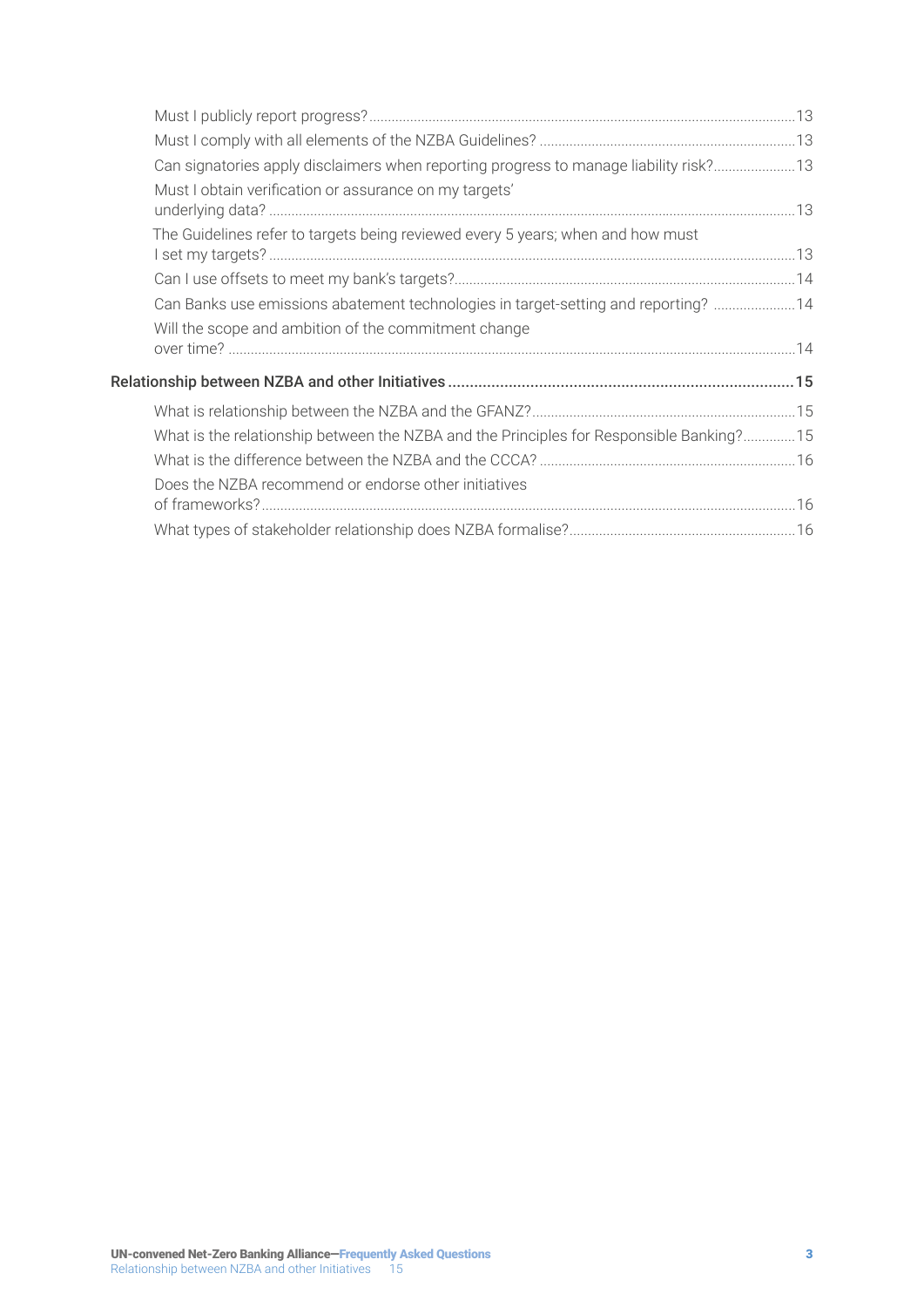### <span id="page-3-0"></span>**Signing up to the Commitment**

#### <span id="page-3-1"></span>**What are the steps involved to join the Alliance?**

In order to join the Alliance, you need to:

- Ask your CEO to sign the [Commitment](https://www.unepfi.org/wordpress/wp-content/uploads/2021/04/UNEP-FI-NZBA-Commitment-Statement.pdf)
- The Commitment Statement is underpinned by the Guidelines for Climate Target [Setting for Banks](https://7f0f76c0.sibforms.com/serve/MUIEAAZdvrZ_D_V0MF4mWsjly_cLGGi2Mt1m8itEu7CUJQ1fDFCylNHQV8wvJD3xotQCC8JGpK_NlQVNlg16lkroK2YuPry-bz_kfZw6PA-_RrrFiXVSQLLsUYXzzynDf0Rmt0huf69yiWPdy_v7TXdKpRQqJFv_SmDcDO8kFaBFMxFInTJ4MCo06w5ql0zqoX9K6_XXnbxbgmKD).
- Please send the signed Commitment Statement to Sarah Kemmitt ([sarah.kemmitt@](mailto:sarah.kemmitt@un.org) [un.org\)](mailto:sarah.kemmitt@un.org) and Alice Anders [\(alice.anders@un.org](mailto:alice.anders@un.org)).

Upon joining, you will be invited to join working groups and other discussion forums within the NZBA.

#### **What are the fees for joining?**

By signing and submitting the NZBA Commitment Statement, the bank members agree to pay a fee via the Alliance Secretariat on an annual basis to ensure that the necessary programs and work tracks can be undertaken.

Banks which are members of UNEP FI will not need to pay any additional fee to be a signatory to the NZBA. Banks which are not members of UNEP FI will pay a proportion, approximately half, of the UNEP FI membership fee. Contact [alice.anders@un.org](mailto:alice.anders@un.org) for more information.

The fee is proportional to the size of the bank, in tiered bands.

#### **Where do I sign up?**

The Commitment Statement and the Guidelines for Climate Target Setting, which underpin the Commitment, can be downloaded on the UNEP-FI Net-zero Banking Alliance page here: [unepfi.org/net-zero-banking/commitment/](https://www.unepfi.org/net-zero-banking/commitment/)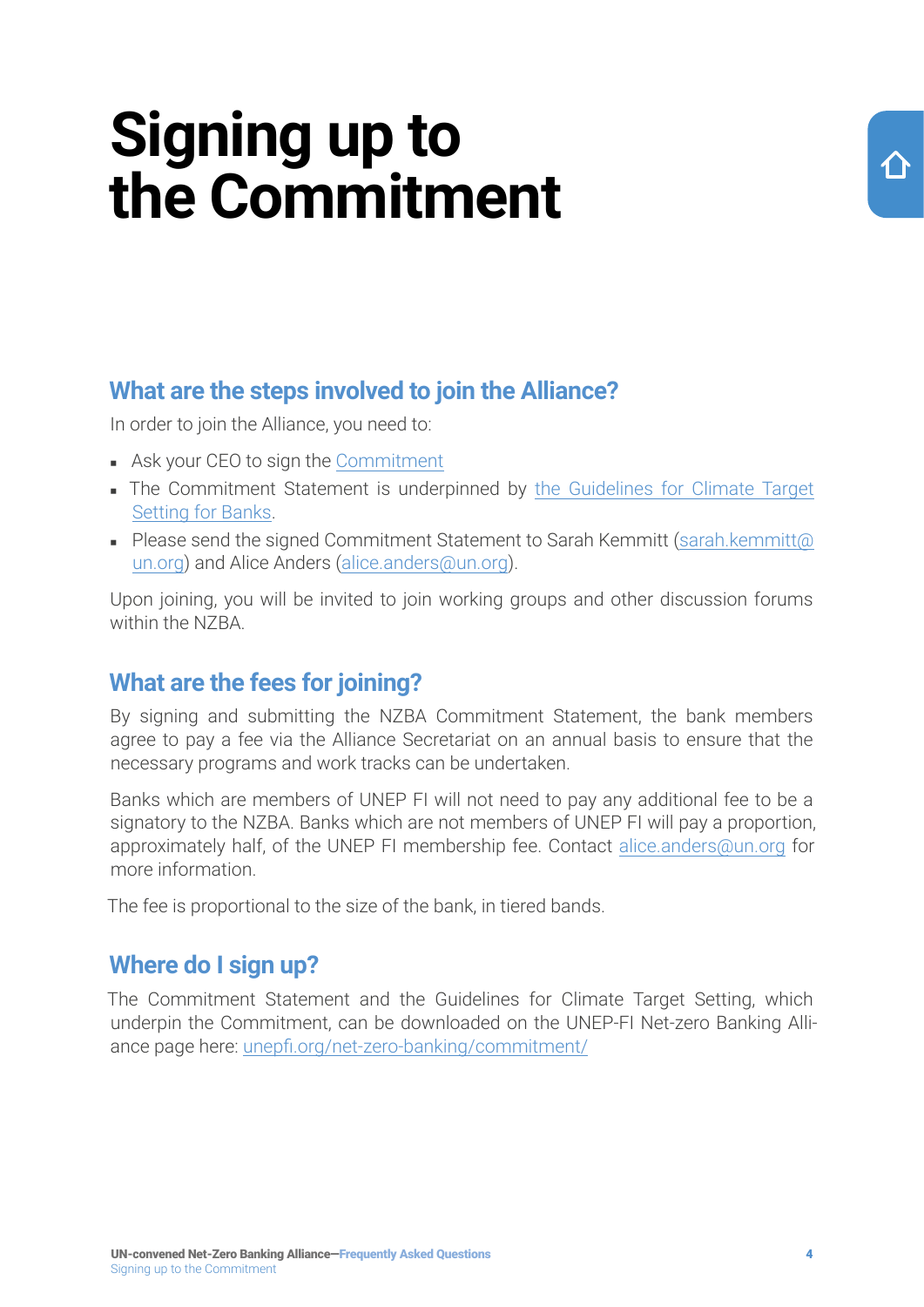### <span id="page-4-0"></span>**Governance**

#### **What is the governance structure of the NZBA?**

The Alliance is governed by a 12 (member seats) plus 1 (UN seat) Steering Group and Chair to oversee decision-making and strategy. The Steering Group is selected by member banks and represents a diversity of geography and business models.

The Steering Group seats are held by member banks and the committee sits at two levels. At the 'Principal' level, C-suite delegates provide strategic input and ensure that the strategy is embedded at the heart of organisations. The 'Representative' level meet more frequently, with working-level delegates tackling the on-the-ground practicalities of delivering on the commitment. The Alliance is supported and convened by the UNEP FI Secretariat, and the United Nations also holds a seat on the Steering Group.

#### **Who is in the Steering Group of the NZBA?**

The current Steering Group was appointed in July 2021 and works with the NZBA Chair (Standard Chartered) to leverage the diversity of the membership, build consensus and ensure best-practice is able to be adopted worldwide. The current members are: Amalgamated Bank, Bank of America, Banorte, BBVA, CIB, Citi, HSBC, KB Financial Group Inc., La Banque Postale, Morgan Stanley, MUFG, Standard Chartered and the United Nations.

#### **How often is the governance of the NZBA reviewed?**

The Steering Group members will serve for a period of two years starting on 22 July 2021. (The exception to this is that half of the inaugural Steering Group will hold threeyear terms to achieve staged change of Steering Group members).

#### **What is the role of the UN Secretariat?**

The Alliance is a bank-led alliance. The UN Secretariat provides the day-to-day administrative oversight to the Alliance and has a permanent seat on the Steering Group (SG).

More specifically, the Secretariat will:

- ensure that the Alliance meets objectives in-time and in-budget, and that it does so following the general direction provided by the Alliance SG.
- to that effect, the Secretariat is empowered to make operational decisions as a matter of due course, while strategic decisions remain the responsibility of the SG;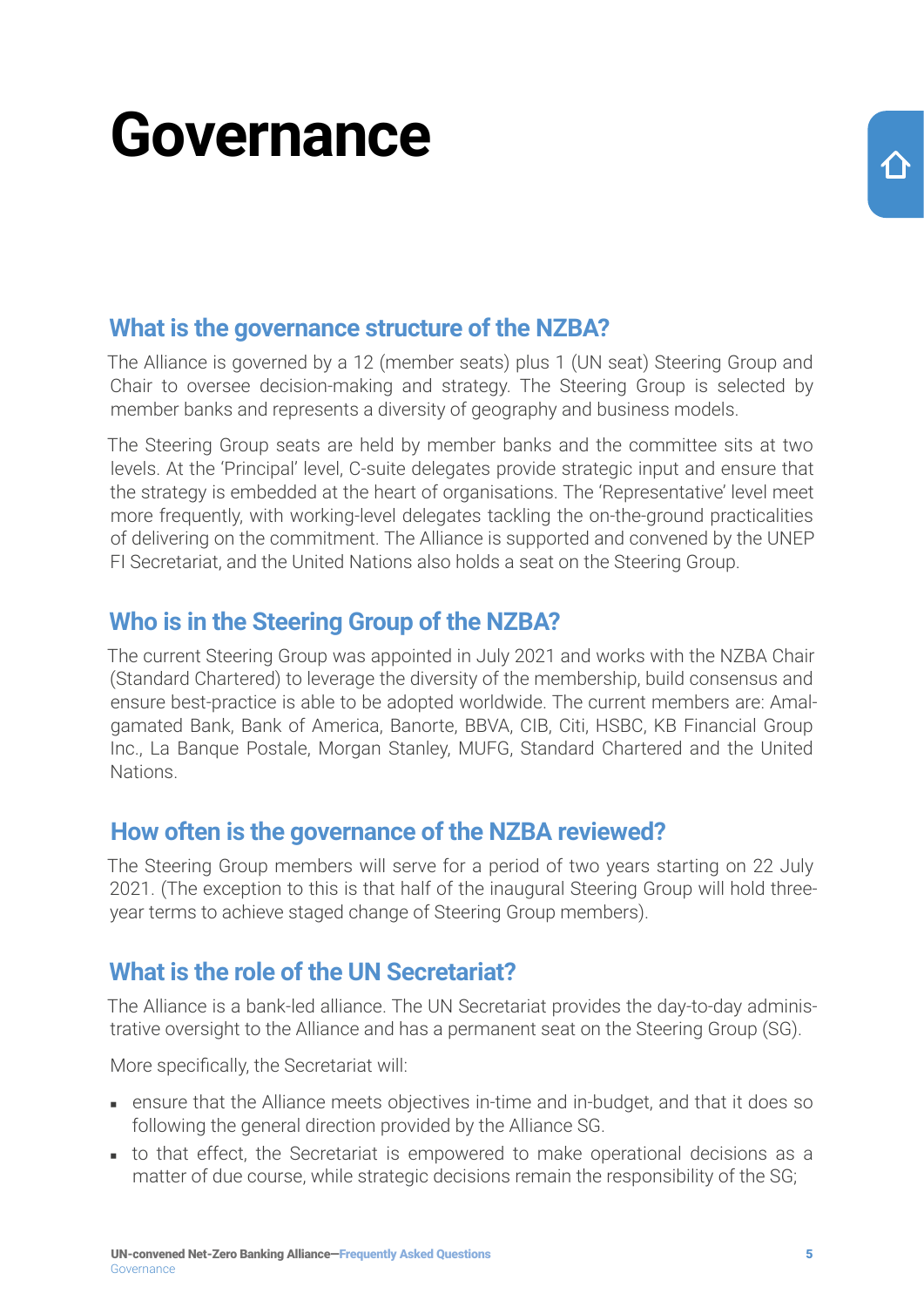- <span id="page-5-0"></span> $\blacksquare$  support the SG;
- convene and provide input on strategic direction of the Alliance;
- coordinate regular meetings;
- provide advice and quidance on technical and structural matters facing the Alliance;
- at the direction of the NZBA leadership, prepare and conduct regular virtual calls of the working group(s) that address technical and structural matters;
- manage a secretarial budget;
- support Alliance communication;
- manage strategic outreach to potential allies and key partners, establishing linkages and regular communications with related initiatives;
- facilitate annual collection and review of the progress made and challenges faced by Members with regard to their commitment as set out in the Commitment Statement and Guidelines;
- at the direction of the SG, consult scientific and technical experts;
- facilitate the Alliance in achieving its objectives; and
- report to Race to Zero and the Glasgow Finance Alliance for Net Zero on collective progress, as required and agreed by the SG.

#### **What happens if I want to leave the Alliance?**

It is important that banks maintain their commitments made through the Alliance. Therefore, banks are encouraged to self-identify where they have not been able to meet the commitment and engage the Secretariat to support them in this endeavour.

Where it is no longer possible to meet the commitment, members are able to leave the Alliance by submitting an official request to the UN Secretariat.

#### **What are the goals of the Alliance?**

The Alliance aims to drive collective, aligned and credible progress toward achieving net-zero emissions by 2050 through two primary goals.

Firstly, it aims to provide a platform for a collective commitment to demonstrate leadership, external consistency and credibility, through:

- a common standard/interpretation of what it means to be aligned to a 1.5 degrees trajectory.
- accountability in demonstrating the fulfilment of the commitment.
- action in promoting banks to join the Alliance.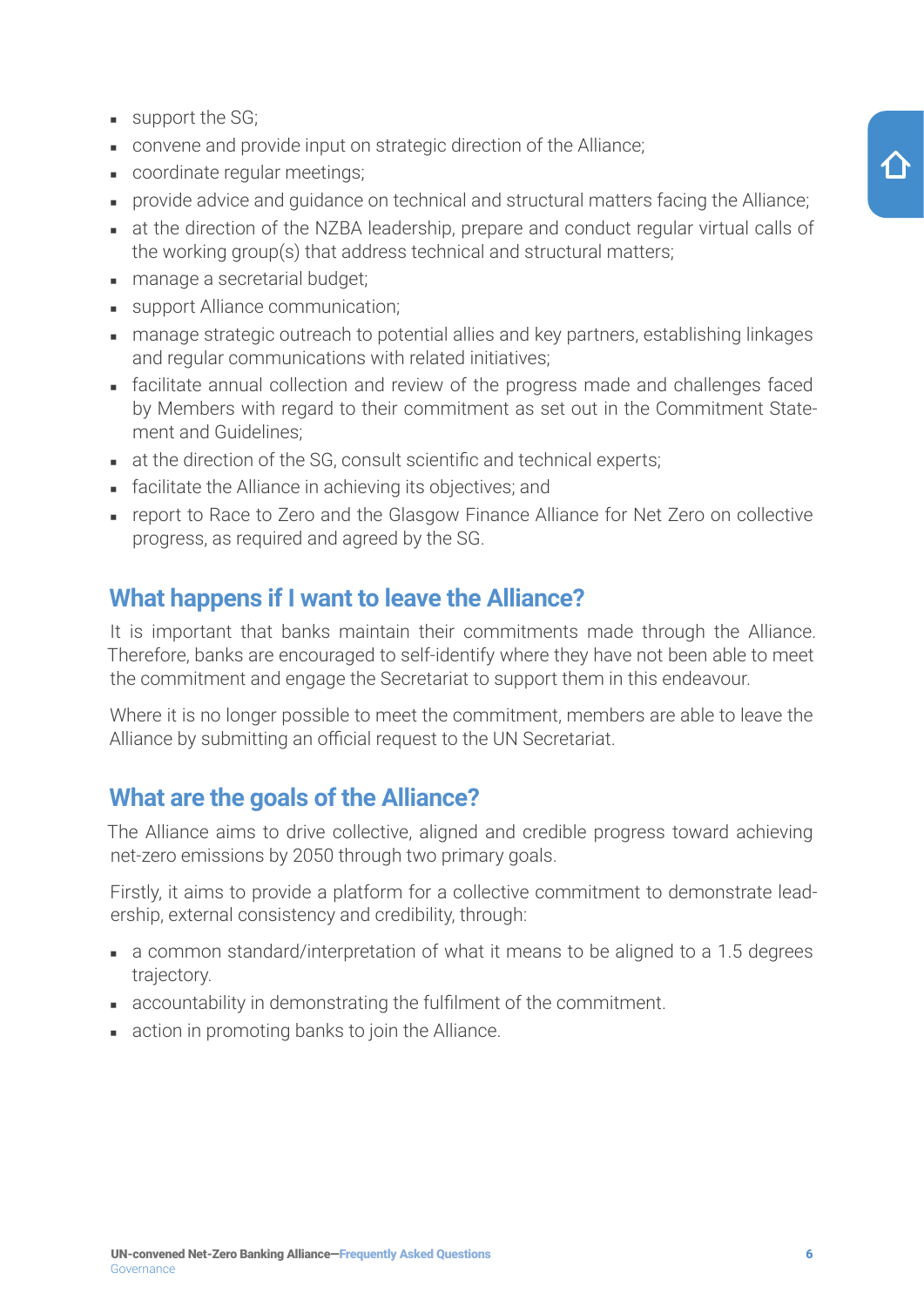Secondly, it aims to provide a structured forum to support banks' transition to net zero by 2050 through:

- Facilitating capacity building within member banks by showcasing potential approaches for 'how to' implement the commitment.
- Guide peer learning and sharing experience to accelerate progress.
- Signposting resources, methodologies and leading practices around areas such as data.
- Identifying gaps and working with others to overcome them. This may include, but is not limited to: international organisations, peers, customers, investors, governments and other alliances.
- Connecting and consolidating, minimising fragmentation.
- Providing a voice for banks to communicate on the topic of transitioning to net zero by 2050 in line with a 1.5 degree outcome.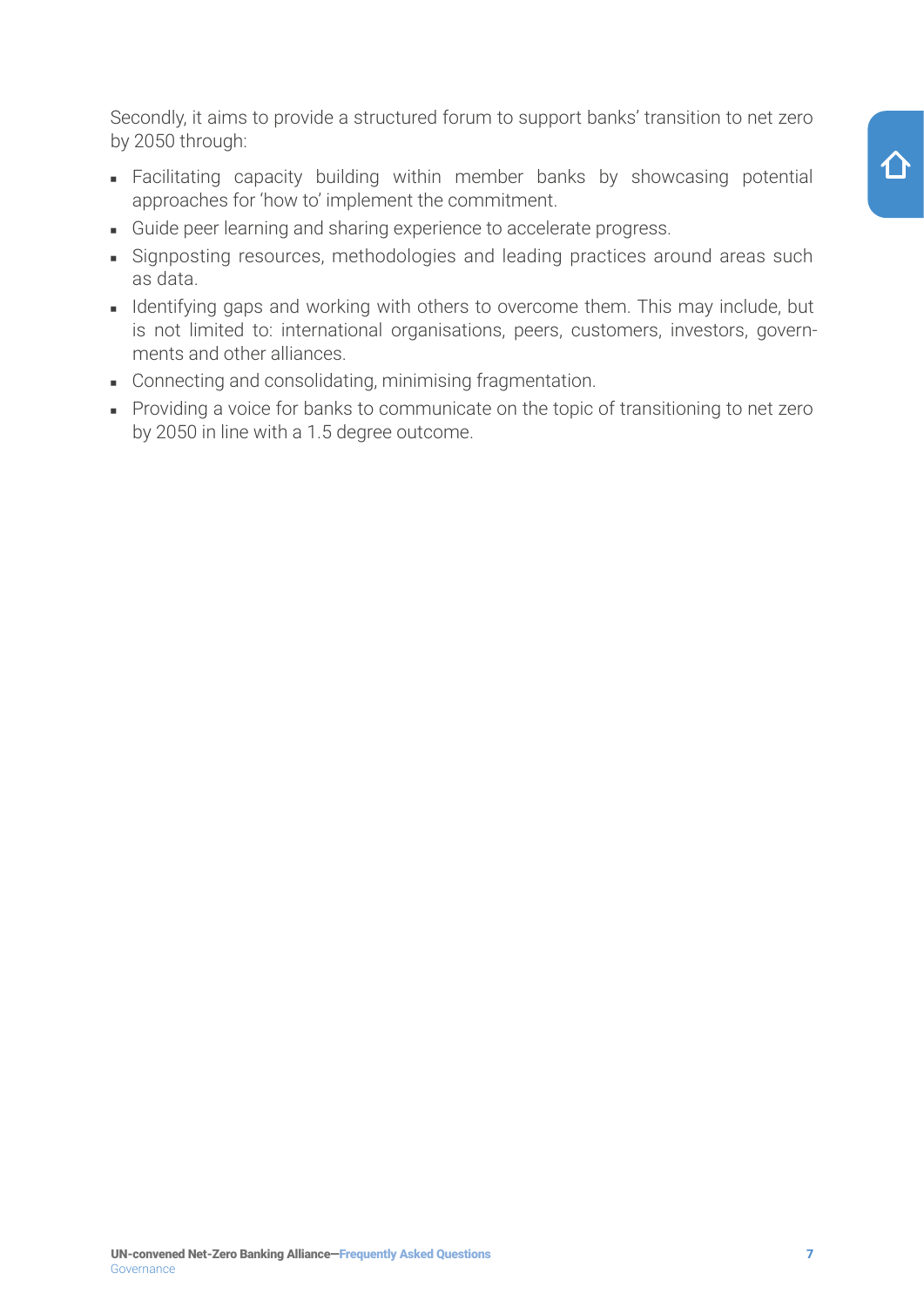### <span id="page-7-0"></span>**Members**

#### **Who are the members of the NZBA?**

Banks are joining the Alliance regularly, so an up-to-date list of members can be found here: [unepfi.org/net-zero-banking/members/](https://www.unepfi.org/net-zero-banking/members/)

#### **Who can join the NZBA?**

Alliance membership is open to all banks, whether a member of UNEP FI or not. For signatories to the Principles for Responsible Banking (PRRB), NZBA is their climate commitment.

The Alliance is UN-convened and bank-led. Therefore, all bank members, alongside the UN conveners, have wide-ranging responsibilities to contribute to the Alliance, its governance, its strategy and the execution of its intended actions.

介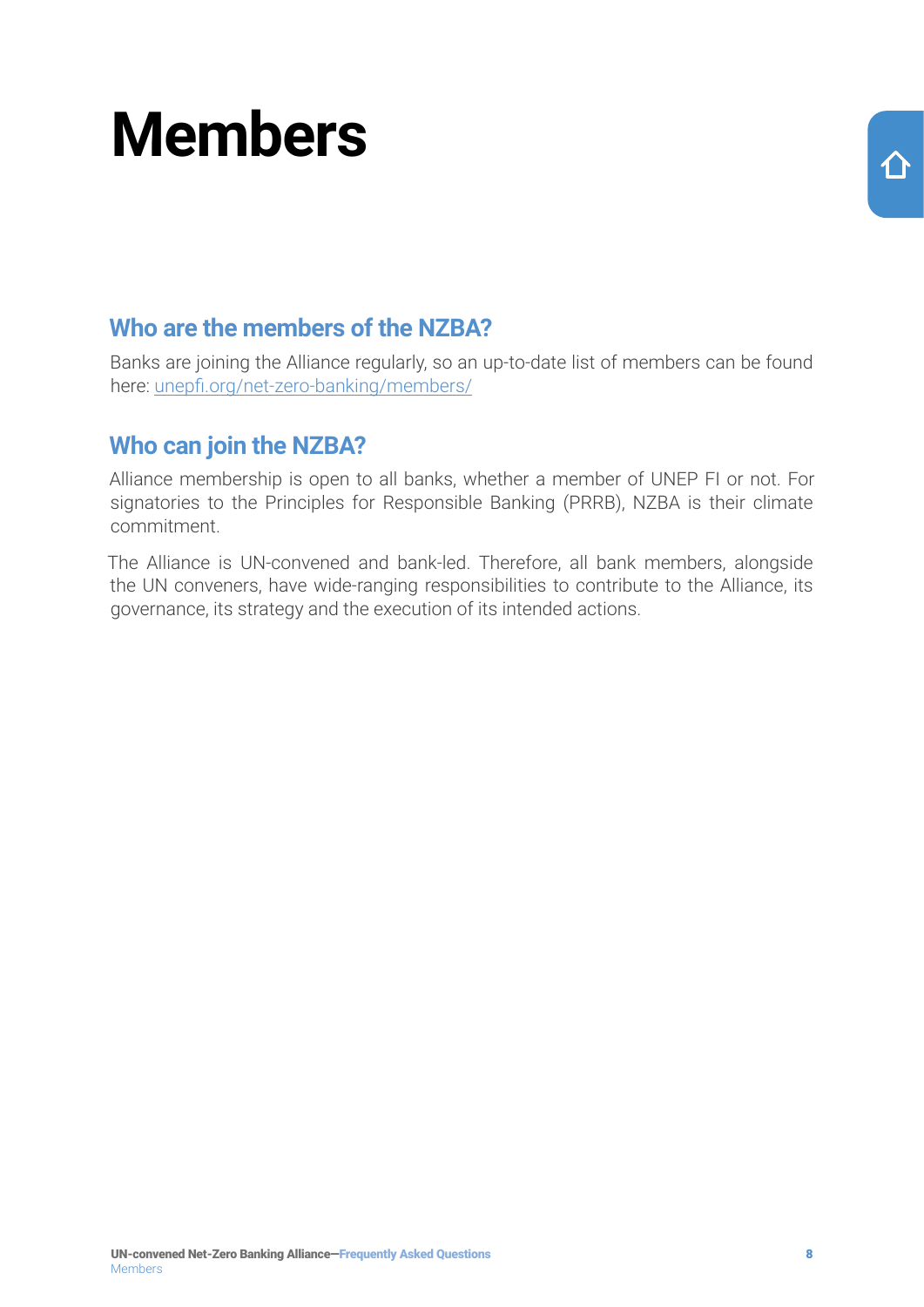## <span id="page-8-0"></span>**The Commitment**

#### **What are members committing to?**

The details of the commitment are outlined in the two-page [Commitment](https://www.unepfi.org/wordpress/wp-content/uploads/2021/04/UNEP-FI-NZBA-Commitment-Statement.pdf) Statement and the [Guidelines for Climate Target Setting for Banks](https://7f0f76c0.sibforms.com/serve/MUIEAAZdvrZ_D_V0MF4mWsjly_cLGGi2Mt1m8itEu7CUJQ1fDFCylNHQV8wvJD3xotQCC8JGpK_NlQVNlg16lkroK2YuPry-bz_kfZw6PA-_RrrFiXVSQLLsUYXzzynDf0Rmt0huf69yiWPdy_v7TXdKpRQqJFv_SmDcDO8kFaBFMxFInTJ4MCo06w5ql0zqoX9K6_XXnbxbgmKD), which underpin the Commitment.

#### **Why are banks engaged in the emissions reduction efforts of their clients?**

Reducing greenhouse gas emissions is a critical issue, which will require collective action across public and private sectors. Financial institutions have an important role to play, including in the measurement, disclosure and reduction of their Scope 3 emissions.

#### **What makes the NZBA commitment so robust?**

Some key points of rigour of the commitment include:

- The inclusion of a temperature outcome consistent with limiting global warming to 1.5°C from pre-industrial levels, in line with the most ambitious objective of the Paris Agreement.
- Near-term action and accountability through the requirement to set 2030 interim targets.
- Use of best available scientific knowledge including the findings of the IPCC based on no/low overshoot scenarios.
- Addressing both absolute emissions and emissions intensity in the annual reporting requirement.
- All-economy approach, covering the most carbon intensive & carbon-emitting sectors.
- Alliance banks have 18 months from signing to set their first targets in high-emissions-intensity areas.
- Grounded in the Race to Zero campaign, which included an independent review
- We invite you to read the [guidelines and commitment statement](https://www.unepfi.org/net-zero-banking/commitment/) for full details.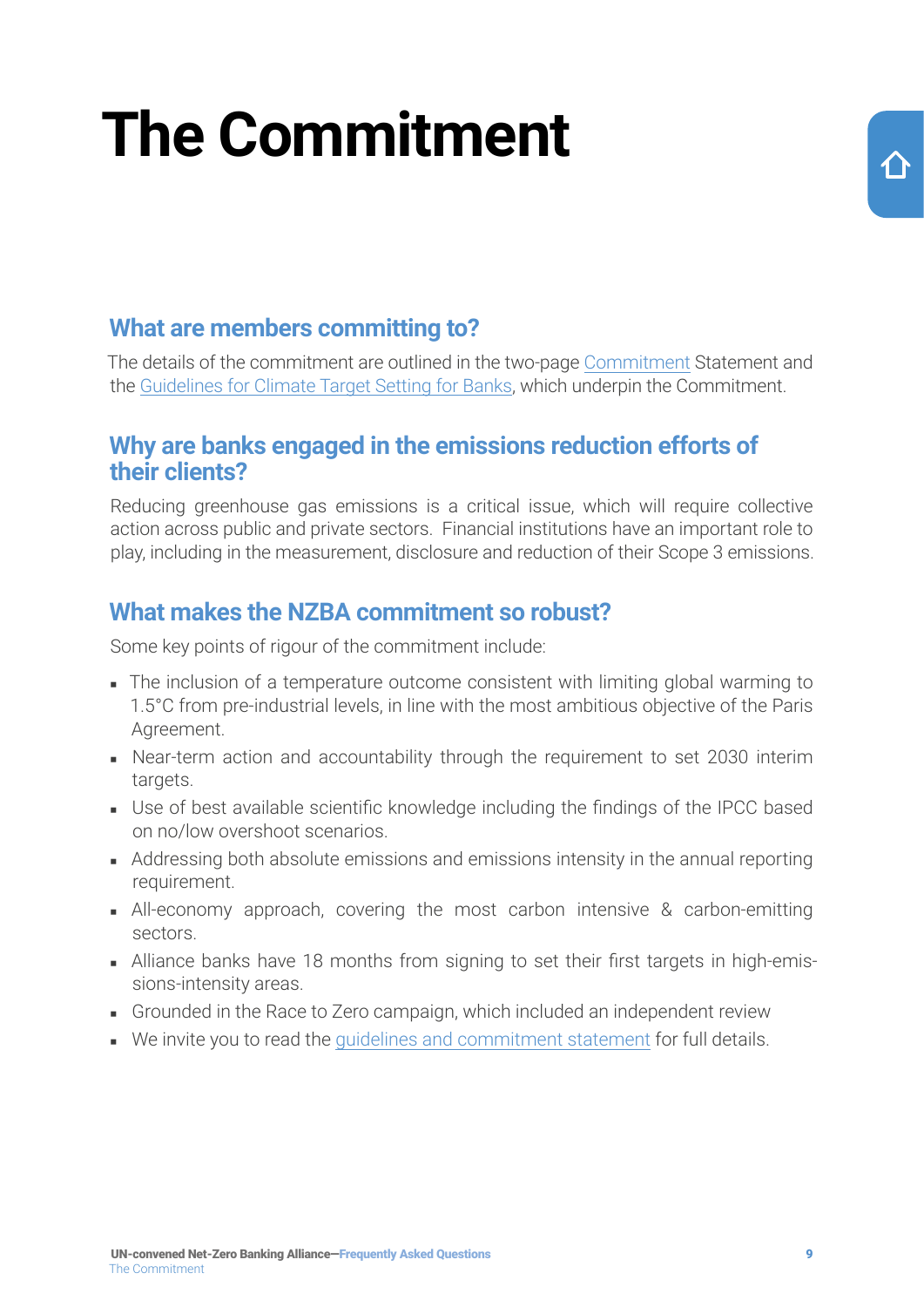### UN-convened Net-Zero Banking Alliance—Frequently Asked Questions 10 The Commitment

#### <span id="page-9-0"></span>**What is the scope of the NZBA commitment?**

The commitment guidelines apply to the bank's lending and investment activities. (Scope 3, Category 15). Banks' targets shall include their clients' Scope 1, Scope 2 and Scope 3 emissions, where significant, and where data allows; coverage is expected to increase between each review period.

Banks' own Scope 1, Scope 2 and non-category 15 Scope 3 (e.g. from business travel) emissions are not addressed in the NZBA's Target Setting Guidelines; it is taken as given that banks shall target net-zero emissions in their own operations well before 2050.

Banks should be clear about which parts of the balance sheet the targets encompass. Where entities within the group structure carry out other types of business such as insurance, pensions funds, or asset management, it may be appropriate for those entities to follow alternative frameworks

#### **Is there a minimum coverage of activities or emissions which must be included?**

The scope and boundary of the targets should account for a significant majority of the bank's portfolio emissions where data and methodologies allow. Banks should explain significant exclusions.

Sector-level targets shall be set for all, or a substantial majority of, the carbon-intensive sectors, where data and methodologies allow. These sectors include: agriculture; aluminium; cement; coal; commercial and residential real estate; iron and steel; oil and gas; power generation; and transport. Signatories should prioritise sectors based on GHG emissions, GHG intensities and/or financial exposure in their portfolio in their first round of target setting (within 18 months of signing).

Notwithstanding methodological limitations, the remaining carbon-intensive sectors from this list shall be included in subsequent rounds of target setting (within 36 months of signing). Within the agriculture and transport sectors, banks may prioritise sub-sectors based on GHG emissions and financial exposure and/or data and methodology availability. Banks shall justify their approach.

#### **Shall off-balance sheet emissions be included in my targets?**

At present, the targets refer to on-balance sheet investment and lending activities. However, on-balance sheet securities held for client facilitation and market-making purposes (as opposed to held for investment) are excluded. Over time, banks should increase the volume of investment activities covered by the targets in line with methodological developments. For example, off-balance sheet activities, including facilitated capital markets activities, will be reviewed for inclusion in 2030 targets for the next revision of the Guidelines, which is planned by April 2024, once the required thirdparty methodologies have been finalised and adopted.

Banks shall justify the exclusion of relevant asset classes or business lines for materiality, methodological or other appropriate reasons.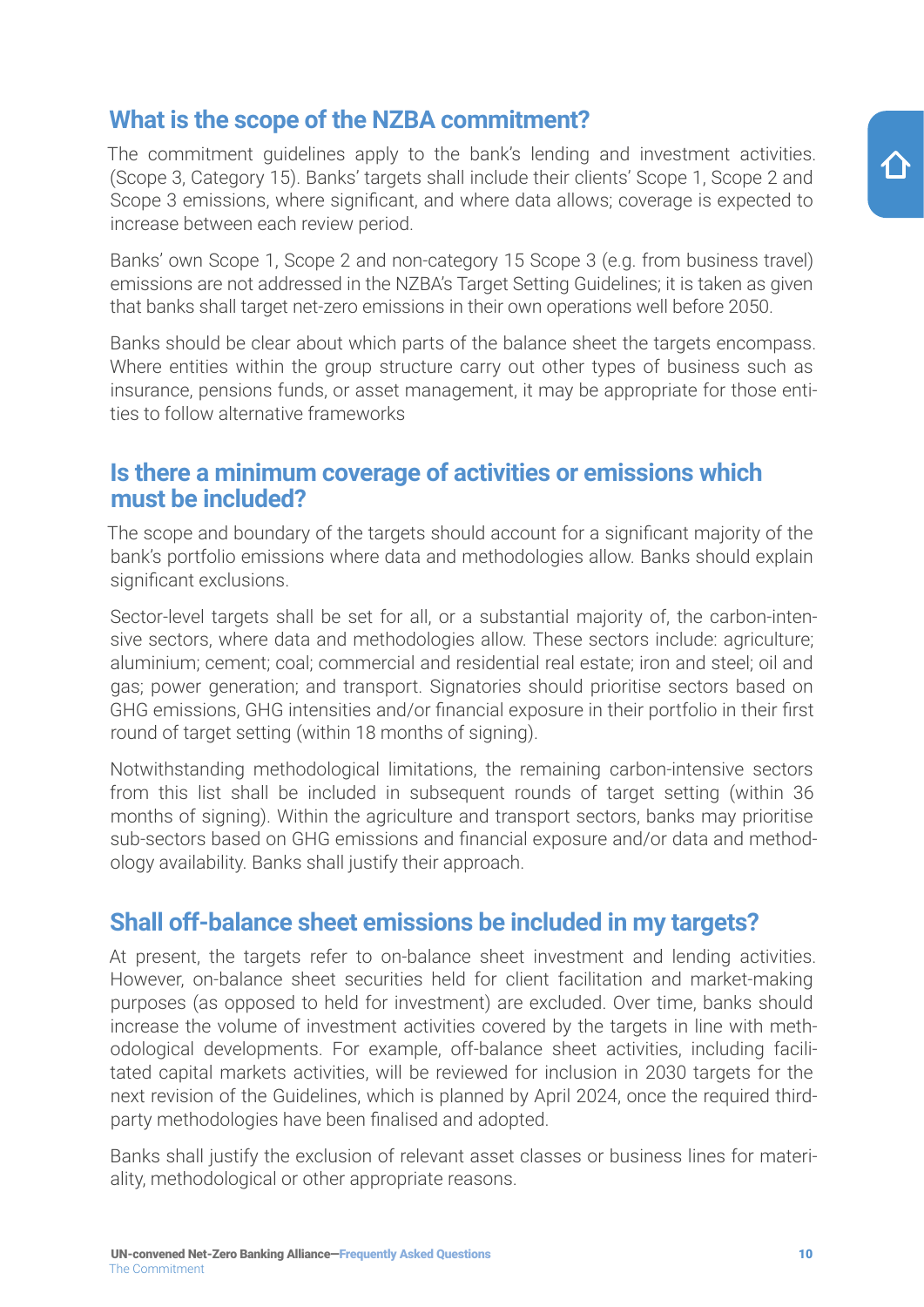#### <span id="page-10-0"></span>**Does the commitment mandate certain tools or methodologies?**

No specific methodology is mandated in the Commitment's Guidelines to calculate values for targets or baseline data. However, banks should strive to use credible sources and explain the methodologies used. Where methodologies are not publicly available and there are data challenges, banks should explain the allocation approach used, data sources and their limitations, approaches to estimation, proxies used if data are not available and key assumptions.

Banks should provide an assessment of the data quality used in their calculations. If several data sources are available, data with the highest quality are expected to be used, unless justified.

#### **Does the commitment mandate certain climate scenarios?**

The scenarios used by banks shall come from credible and well-recognised sources and banks should provide rationale for the scenario(s) chosen.

The scenarios selected shall be "no-overshoot" or "low-overshoot" scenarios (e.g. pathways P1 and P2 of the IPCC).

The scenarios selected shall rely conservatively on negative emissions technologies.

See Guideline 3 of the Target Setting Guidelines for full information.

#### **Must all coal-related activities be included in the targets?**

Any client with more than 5% of their revenues coming directly from thermal coal mining, and electricity generation activities shall be included in the scope of targets.

#### **How will banks approach their clients' performance on net-zero commitments?**

NZBA's approach is meant to complement government-led climate strategies, but not assume responsibility for achieving outcomes dependent on factors outside of the signatory bank's reasonable control, nor directly regulate capital flows to any country, sector or industry. Of key importance in the interpretation and implementation of the NZBA agreement is the commitment to a just and orderly transition to net zero that will strengthen individuals, communities and economies, Members are committed to doing what is within their reasonable control to assist in this just transition, including disclosing client financed emissions, establishing sectoral targets, and employing good faith efforts in their implementation of this strategy.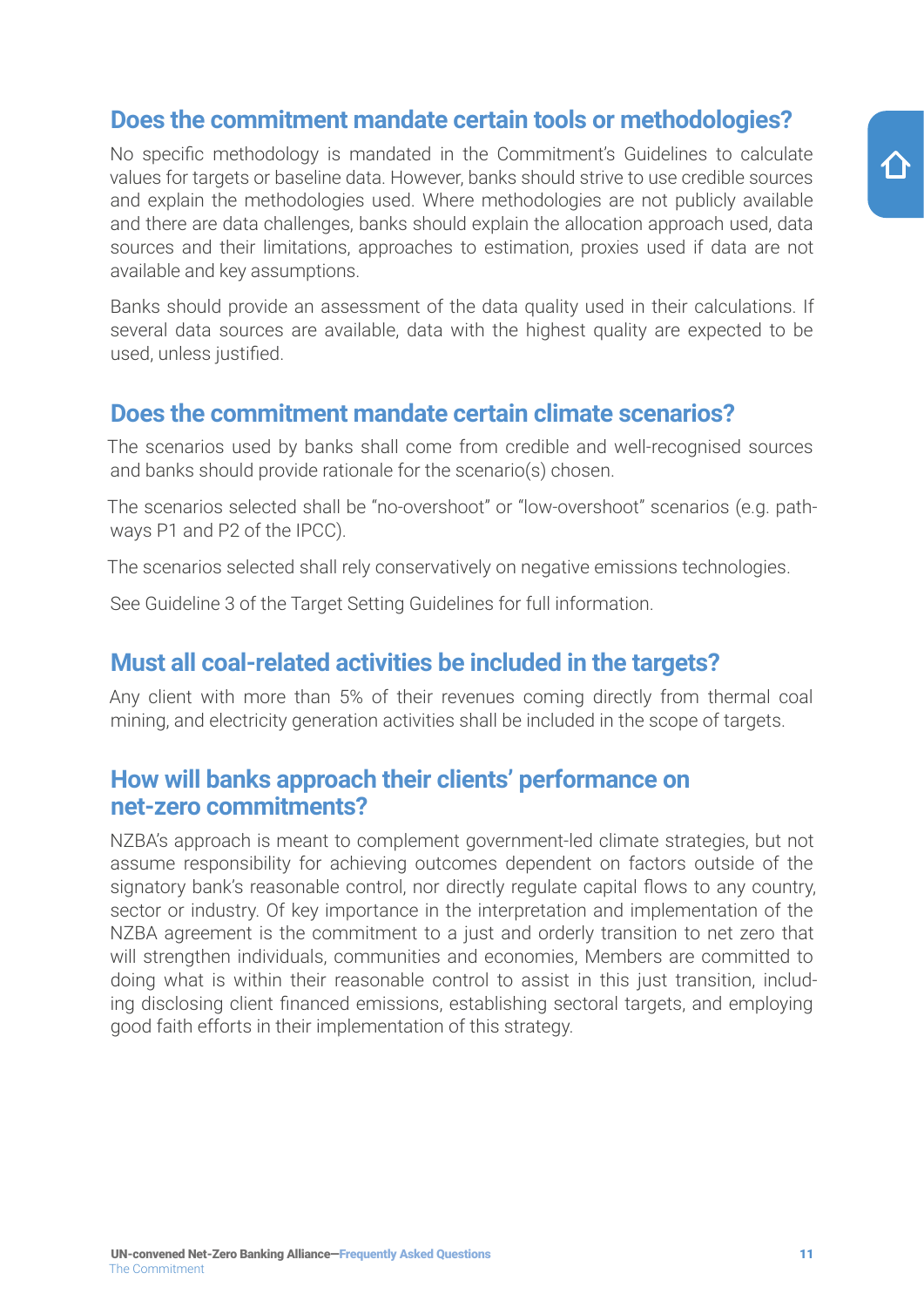#### <span id="page-11-0"></span>**How will Banks address the data and methodology challenges associated with their clients' GHG emissions data?**

Setting reliable interim goals for financed emissions of clients' Scope 1, 2 and 3 emissions necessarily requires the availability of reasonably supported data and methodologies. Achievement of goals will be dependent on complex and interdependent decarbonization efforts across the economy. At the present time, more and better data is still needed, particularly with respect to Scope 3 emissions. As company- and activity- level emissions data improves and technology develops, members will enhance their Scope 3 targets to help fulfil their net-zero commitments in tandem with relevant national governments' regulations, public policies and mandates. Members plan to continue to work alongside government, industry and clients to develop and support clients' Scope 3 emission reduction targets in sectors for which relevant national governments are outlining sector specific transition strategies.

#### **Does the commitment address absolute emissions or emissions intensity?**

Targets shall be set based on:

- Absolute emissions; and/or
- Sector-specific emissions intensity (e.g. CO2e/ metric).

While a bank's targets may be supported by other approaches (e.g. production volume trajectories, technology mix) or measurements (e.g. financing targets), the targets shall nonetheless be set in absolute and/or intensity terms. Reporting must cover both absolute and intensity metrics to give a complete picture.

#### **How quickly must I apply these guidelines and set targets upon signing up?**

Signatories to the Net-Zero Banking Alliance will set targets that cover a significant majority of their financed emissions including at least one of the listed sectors within 18 months, and within a further 18 months, set targets for all or a substantial majority of the carbon-intensive sectors detailed in the Guidelines.

#### **How often must I review the targets?**

They shall be reviewed at a minimum every 5 years.

Targets shall be recalculated and revised as needed to reflect significant changes that might compromise the relevance and consistency of the existing targets, e.g. material portfolio changes, methodological developments.

#### **Who needs to have approved my NZBA targets?**

The highest executive level within your bank shall approve your targets.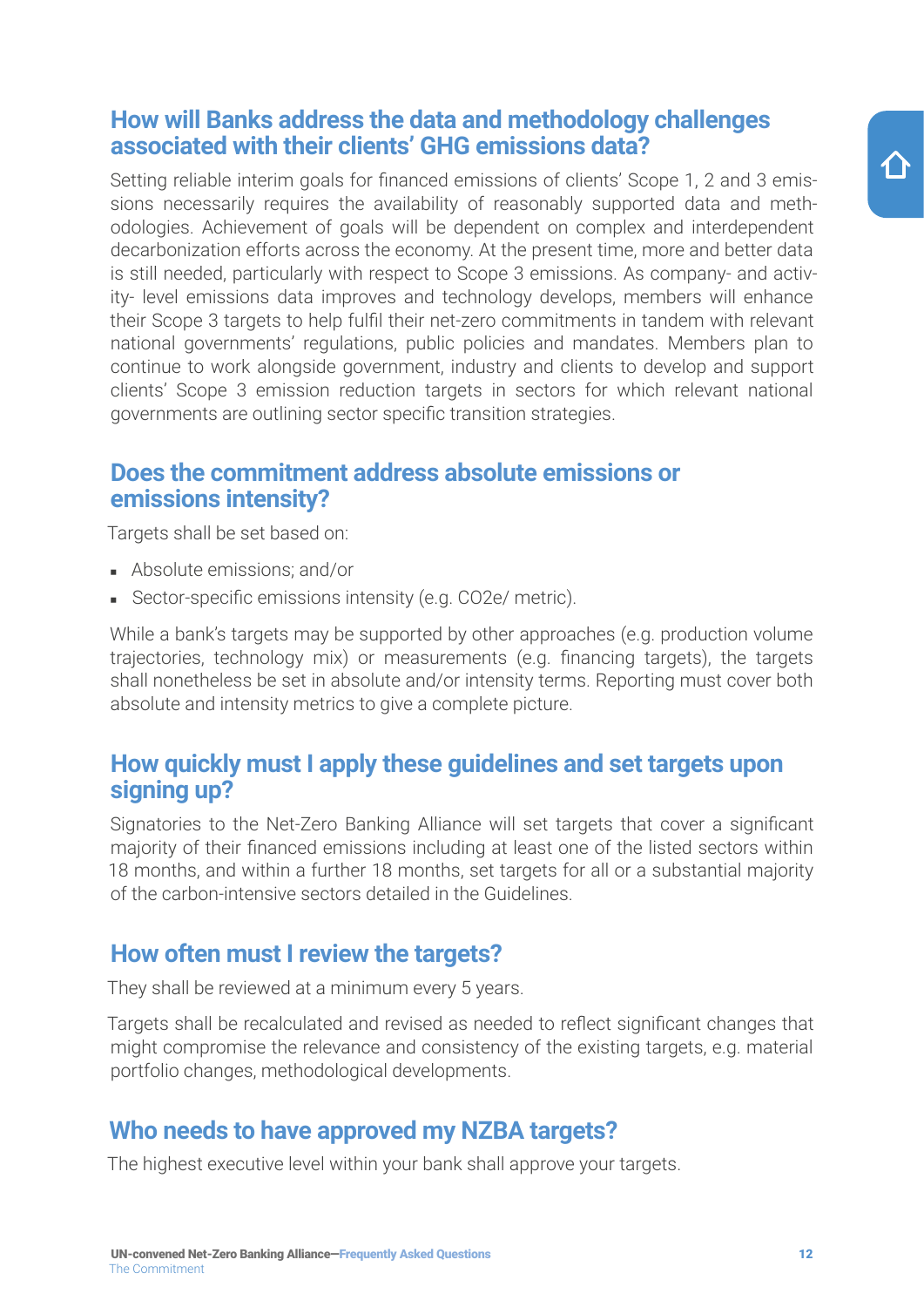#### <span id="page-12-0"></span>**Are member banks required to have board committees assigned responsibility for NZBA commitments and transition plans, or can this be responsibility of the full board?**

This is at the bank's discretion. The highest executive level shall approve the targets and transition plan.

#### **Must I publicly report progress?**

Banks shall publicly disclose their targets and report annually on progress.

Within 12 months of setting the targets, banks shall publish, at a minimum, a highlevel transition plan providing an overview of the categories of actions expected to be undertaken to meet the targets and an approximate timeline.

#### **Must I comply with all elements of the NZBA Guidelines?**

The Guidelines should be complied with and are to be applied on a comply-or-explain basis. This permits an explanation of how the bank has applied the Guidelines to its own business model and balance sheet, and design choices around methodologies and data.

#### **Can signatories apply disclaimers when reporting progress to manage liability risk?**

The Guidelines are comply or explain, so omissions are possible so long as justified.

#### **Must I obtain verification or assurance on my targets' underlying data?**

Banks are encouraged to obtain independent limited assurance over the reporting on performance against targets, including the establishment of a baseline, from their first progress report onwards.

Principles for Responsible Banking (PRB) signatories are required to have this limited assurance over their targets in place within four years of signing the Principles.

#### **The Guidelines refer to targets being reviewed every 5 years; when and how must I set my targets?**

Banks have to set a target every five years from the first target, which must be for 2030 or sooner.

As of the date of signing, only the 2030 and 2050 targets must be set. The other ones will be set before each previous target is reached (e.g. the 2035 target will be set before the 2030 one is reached, the 2040 before the 2035 one etc)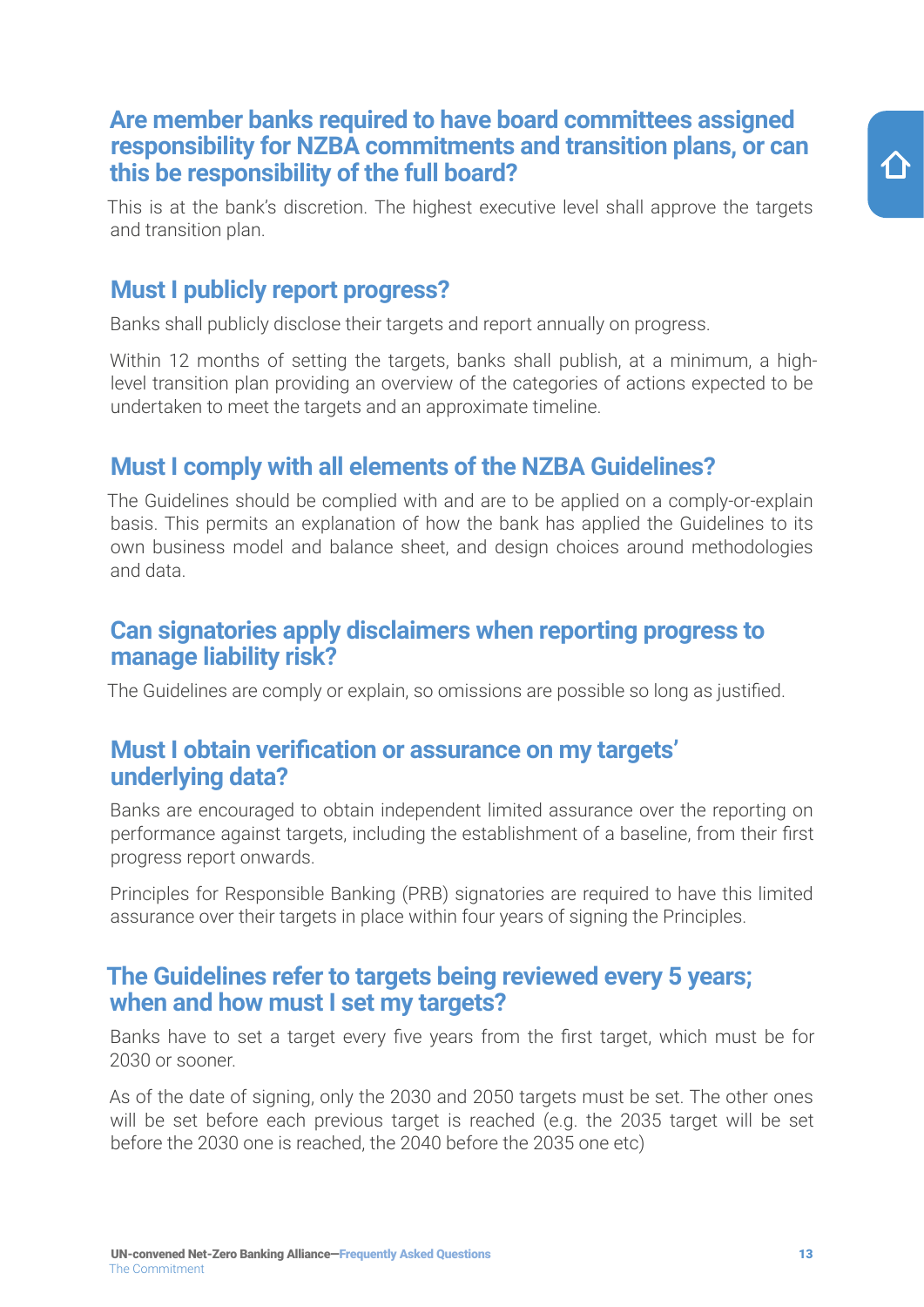#### <span id="page-13-0"></span>**Can I use offsets to meet my bank's targets?**

In implementing and reaching targets for all Scopes of emissions, offsets can play a role to supplement decarbonisation in line with climate science. The reliance on carbon offsetting for achieving end-state net zero should be restricted to carbon removals to balance residual emissions where there are limited technologically or financially viable alternatives to eliminate emissions. Offsets should always be additional and certified.

Banks should conduct appropriate due diligence on client offset claims in line with other internal processes.

#### **Can Banks use emissions abatement technologies in targetsetting and reporting?**

As member banks and their clients implement and report on their targets, all technologies that lead to the effective and permanent abatement of emissions at source can play a role. Technology deployment should also align with and support national climate plans of the countries in which banks operate, as appropriate.

#### **Will the scope and ambition of the commitment change over time?**

The target setting Guidelines will evolve in line with best practice, development of scientific knowledge and availability of methodology and tools following reasonable intervals in updates. The first revision is anticipated by April 2024.

Any suggested changes to the guidelines are to be approved at Plenary level by signatories with a two-thirds majority.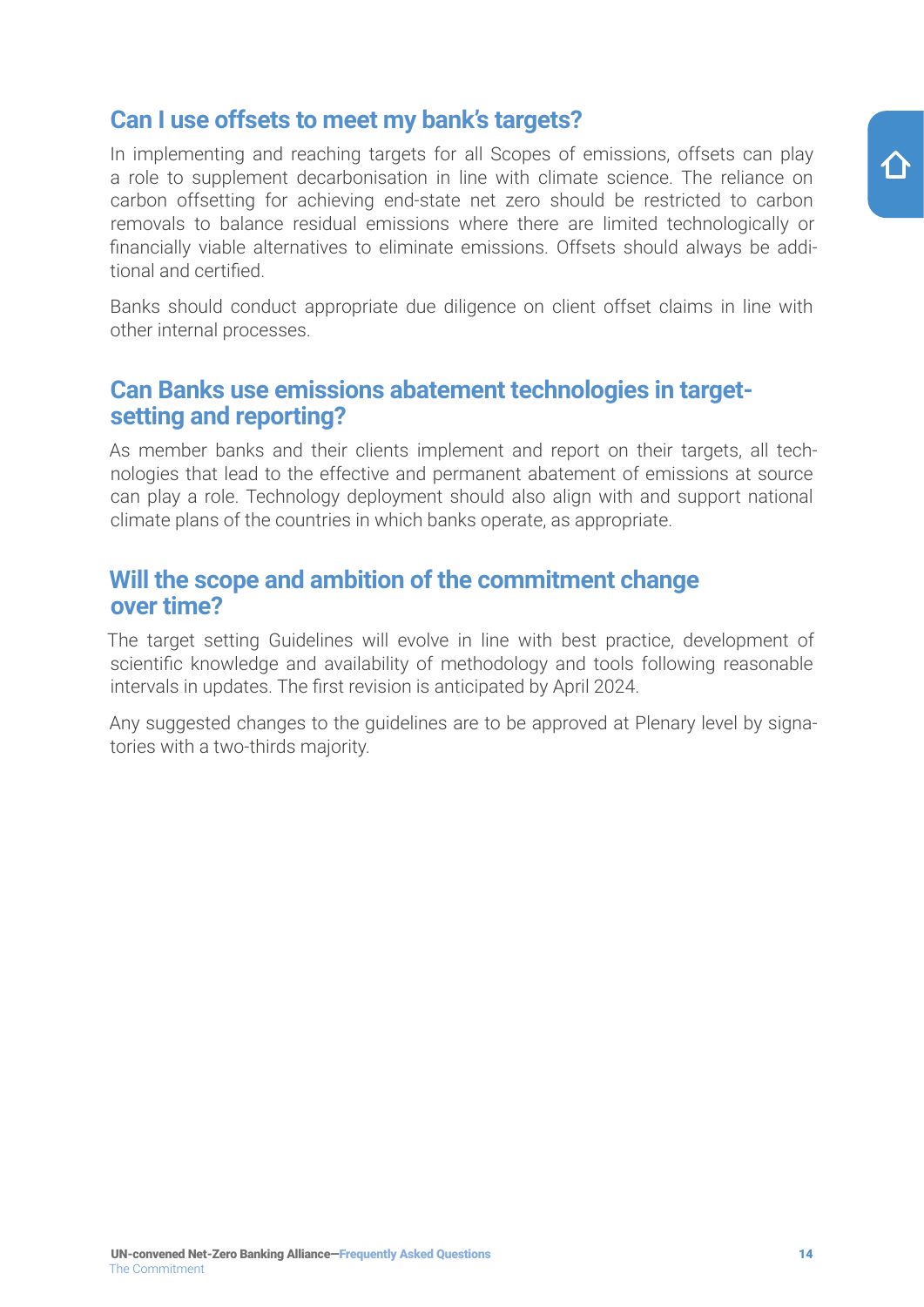### <span id="page-14-0"></span>**Relationship between NZBA and other Initiatives**

#### **What is relationship between the NZBA and the GFANZ?**

The Alliance was launched on 21 April 2021 as the banking component of the Glasgow Finance Alliance for Net Zero (GFANZ).

GFANZ is a global coalition of leading financial institutions that are part of the UN's Race to Zero campaign that is committed to accelerate and mainstream the decarbonisation of the worldwide economy, and reach net zero by 2050.

It provides a practitioner-led forum for financial firms to support efforts by all companies and countries to achieve the goals of the 2015 Paris Agreement, collaborate on the steps needed to align with a net-zero future, and push for institutionalisation of the methodologies and tools necessary to reach our goal.

The finance subsector alliances in the UN Race to Zero and part of GFANZ are: the Net-Zero Banking Alliance (NZBA), the Net Zero Asset Managers Initiative (NZAM), the Net-Zero Asset Owner Alliance (NZAOA), the Paris Aligned Investment Initiative (PAII), the Net-Zero Insurance Alliance (NZIA), the Net Zero Financial Service Providers Alliance (NZFSPA), and the Net Zero Investment Consultants Initiative (NZICI).

We invite you to visit the [GFANZ website](https://www.gfanzero.com/) to find out more information about GFANZ.

#### **What is the relationship between the NZBA and the Principles for Responsible Banking?**

While both are convened by UNEP FI, the PRB provides an overarching sustainable framework for banks worldwide, covering a wider variety of topics. The Net-Zero Banking Alliance is the mechanism by which members deliver the climate element of the Principles for Responsible Banking, enabling PRB banks to align their portfolios to the 1.5-degree target. Indeed, a significant portion of NZBA signatories are also signatories to the PRB, and we strongly encourage banks to join both frameworks. The Net-Zero Banking Alliance is also open to banks which are not PRB signatories.

 $\curvearrowleft$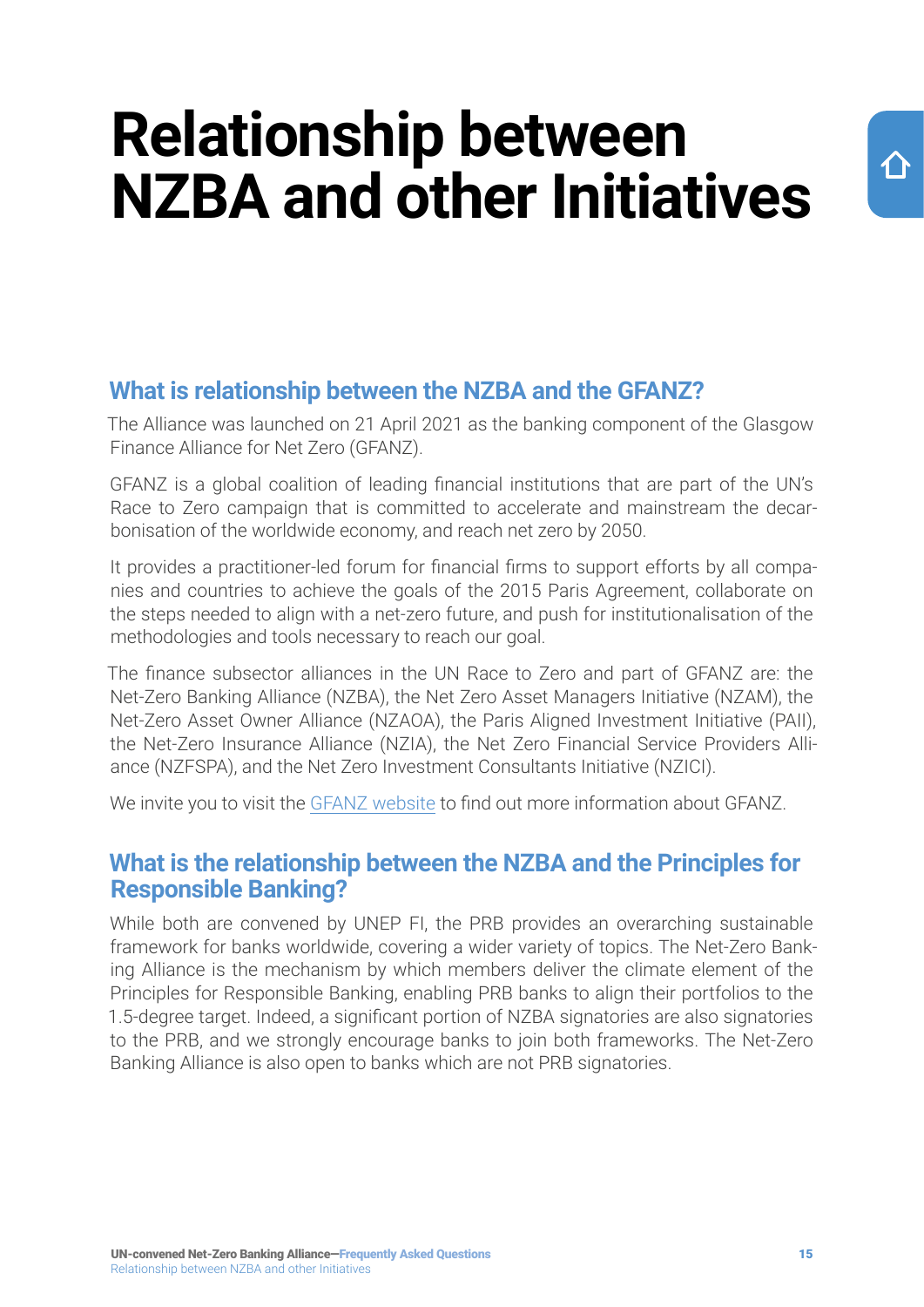#### <span id="page-15-0"></span>**What is the difference between the NZBA and the CCCA?**

Both are convened by UNEP FI. The Collective Commitment to Climate Action (CCCA) was launched in September 2019, with pioneering banks accelerating action all Principles for Responsible Banking signatories have committed to take on climate. This commitment is consistent with a maximum temperature rise of well-below 2°C above pre-industrial levels by 2100—equivalent to net zero before 2065. The CCCA banks were instrumental in drafting the [Guidelines for Climate Targets Setting for Banks,](https://7f0f76c0.sibforms.com/serve/MUIEAAZdvrZ_D_V0MF4mWsjly_cLGGi2Mt1m8itEu7CUJQ1fDFCylNHQV8wvJD3xotQCC8JGpK_NlQVNlg16lkroK2YuPry-bz_kfZw6PA-_RrrFiXVSQLLsUYXzzynDf0Rmt0huf69yiWPdy_v7TXdKpRQqJFv_SmDcDO8kFaBFMxFInTJ4MCo06w5ql0zqoX9K6_XXnbxbgmKD) which underpin both the CCCA and the NZBA commitments. The Net-Zero Banking Alliance was launched in April 2021 and is part of the Race to Zero campaign in advance of COP 26. The NZBA ambition is consistent with a maximum temperature rise of 1.5°C above pre-industrial levels by 2100, equivalent to net zero by 2050. Due to the increasing global ambition in this space, we would encourage banks to join the Net-Zero Banking Alliance.

#### **Does the NZBA recommend or endorse other initiatives of frameworks?**

The NZBA is agnostic with regards to methodologies and tools.

It has a long list of minimal technical requirements which ensure the robustness of targets set by its signatories, but it does not require a specific methodology or use of any particular service provider.

#### **What types of stakeholder relationship does NZBA formalise?**

NZBA recognises collaborators and supporters and details these relationships on the website.

An organisation may wish to collaborate with NZBA, for example, to harmonise, develop and implement methodologies and mutually promote the work of both organisations. A document of common understanding would be developed to document the relationship. Collaborators may be proposed by the Secretariat or members and approved by the SG.

A supporter is an institution that carries out activities relevant to the banking industry but is not a for-profit company. A supporter has a mission which is aligned with net zero by 2050 or other low-carbon objectives and has confirmed in writing its support for the NZBA. A supporter is encouraged to carry out at least one activity each year that would support the adoption and implementation of the NZBA commitment. An organisation that would like to be recognised as a supporter should complete a simple form which will be approved by the SG.